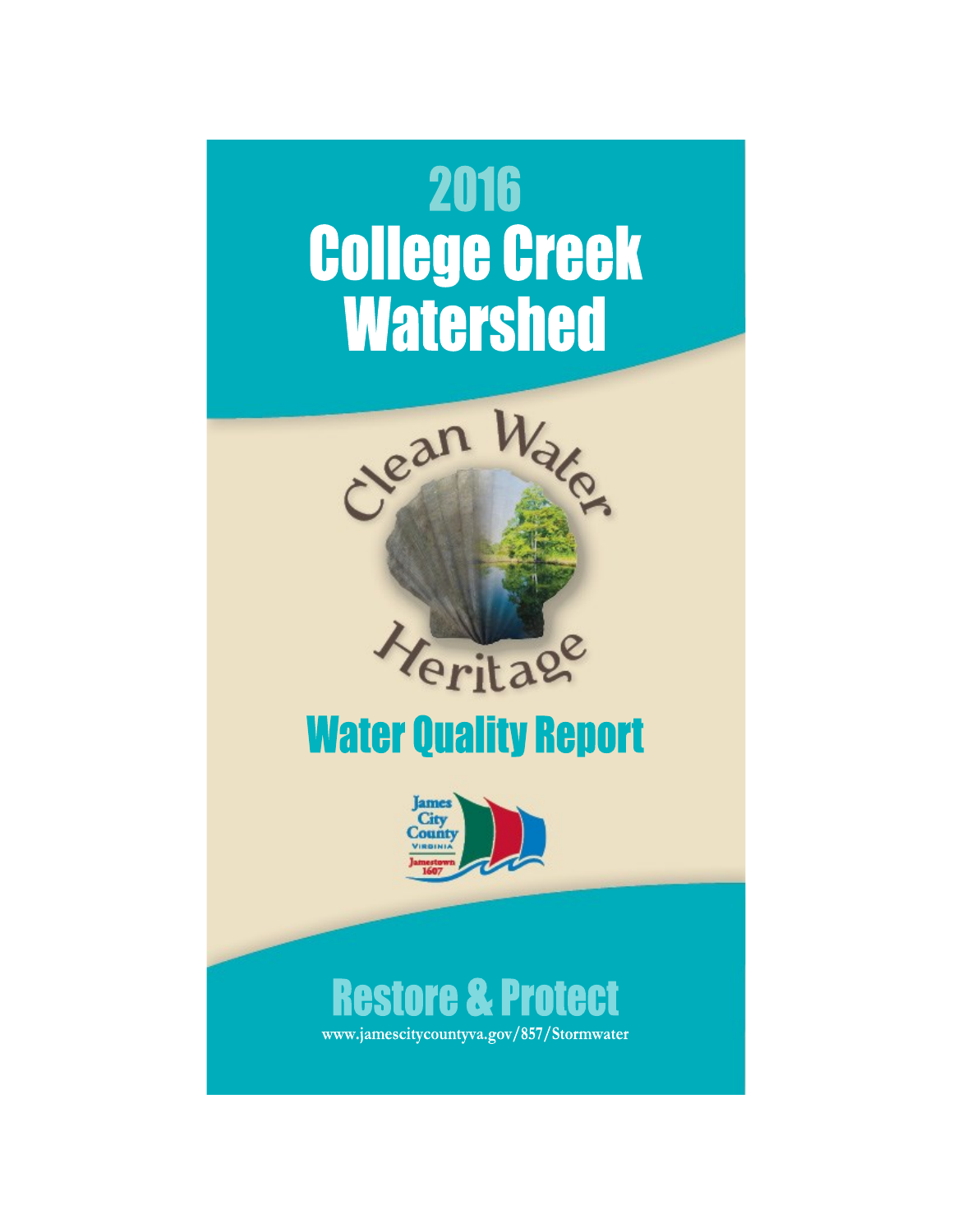#### **James City County Water Quality Strategies**

As part of a long term commitment to environmental stewardship, James City County volunteers and staff have been gathering information about stream health throughout the County since 2008. The goal of collecting water quality information is to be able to identify emerging water quality problems, target areas for restoration and preservation, document improvements from citizen and County actions and provide educational and volunteer opportunities for the public.

Volunteers and staff collect two types of data: one looks at the types of small creatures that live in streams and the other provides an indication of the amount of harmful bacteria present in a stream. Together, this information provides evidence of the overall health of the County's waterways.

The following information is a summary of known water quality conditions in the County, gleaned from data collected by the Virginia Department of Environmental Quality, from the County's volunteer water monitoring program and from completed James City County watershed management plans. As more information becomes available, this report will be updated.

#### **College Creek Watershed**

The College Creek Watershed runs from James City County through the City of Williamsburg and The College of William and Mary before it reaches James City County again and then the James River. It drains Lake Matoaka located on William and Mary's campus. The various land uses within the James City County lower drainage area include residences and neighborhoods, the airport, the Williamsburg Winery, golf courses and the County government complex.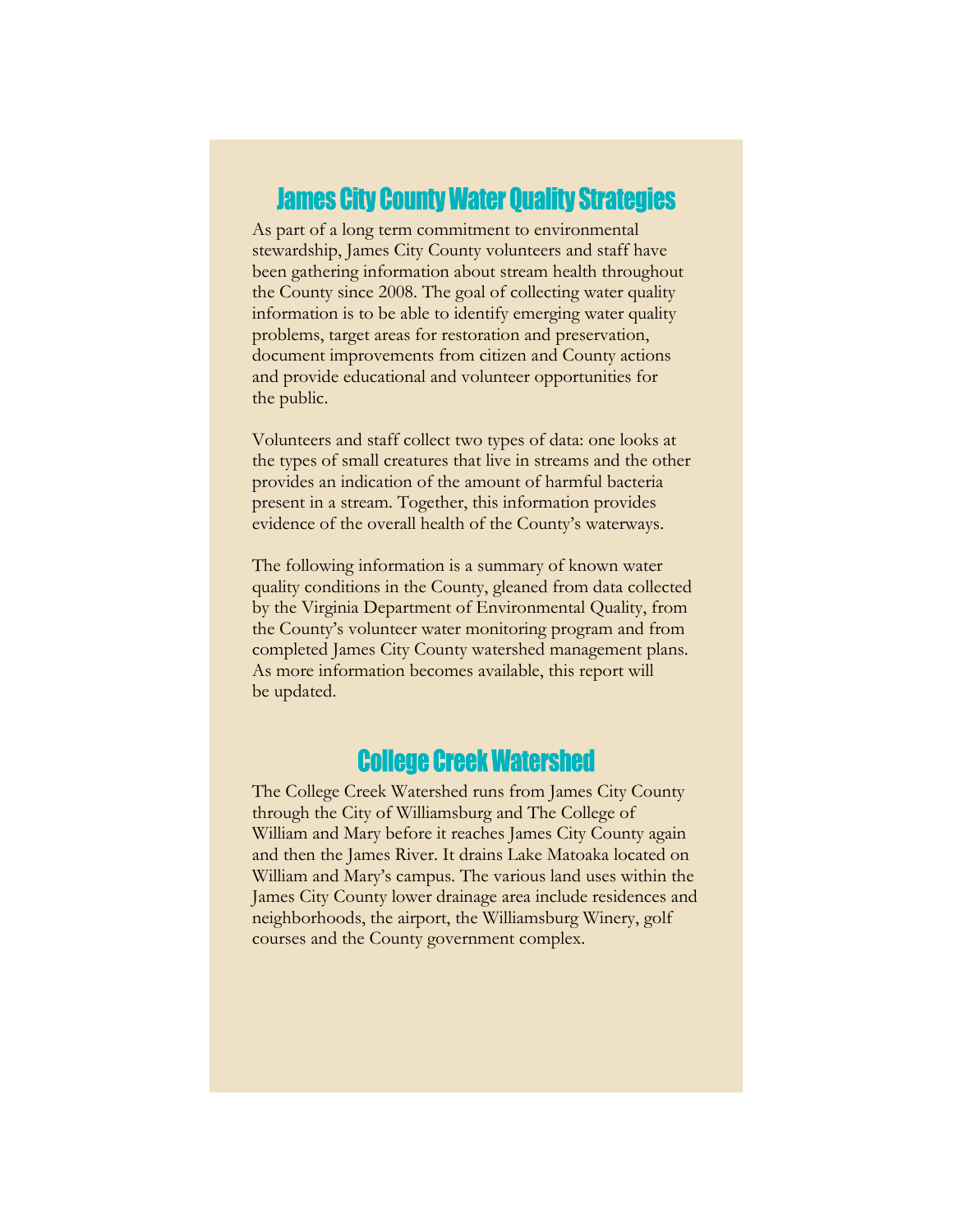#### **Water Quality Conditions**

The tidal portion of College Creek is on the Virginia Department of Environmental Quality (VADEQ) impaired waters list for: enterococcus bacteria, dissolved oxygen, and polychlorinated biphenyls (PCB)s. Pollutants like these could make people or aquatic organisms who live in the stream sick. There are swimming and fishing advisories in effect for College Creek at this time.

In 2006, VADEQ listed College Creek as impaired for recreation use based on the high bacteria counts at their monitoring station. Overall water quality conditions are being monitored at 23 stations by the College Creek Alliance, and administered by the Keck Environmental Lab at the College of William and Mary. Their monitoring results are consistent with VADEQ, intermittently showing high levels of bacteria with no identifiable hotspots at this time. Although low, overall dissolved oxygen appears to be within standards most of the time, with areas of concern occasionally giving unacceptable results.

James City County biomonitoring efforts began in 2011 in the College Creek watershed. The 2012 samplings from the headwater site east of Ironbound Road in the Ironbound Village neighborhood have provided results that are considered to be marginally acceptable for water quality standards. Further monitoring in the more downstream neighborhood of Kingsmill has produced results that indicate a stressed stream environment. Continued sampling should allow us to see water quality trends here in the future.

#### **Problems in the Watershed**

- Bacteria levels in College Creek are too high for contact recreation.
- Within the James City County portion of the watershed, many aging neighborhoods have poor drainage and non-existent or failing stormwater infrastructure, resulting in ponding water in streets and yards.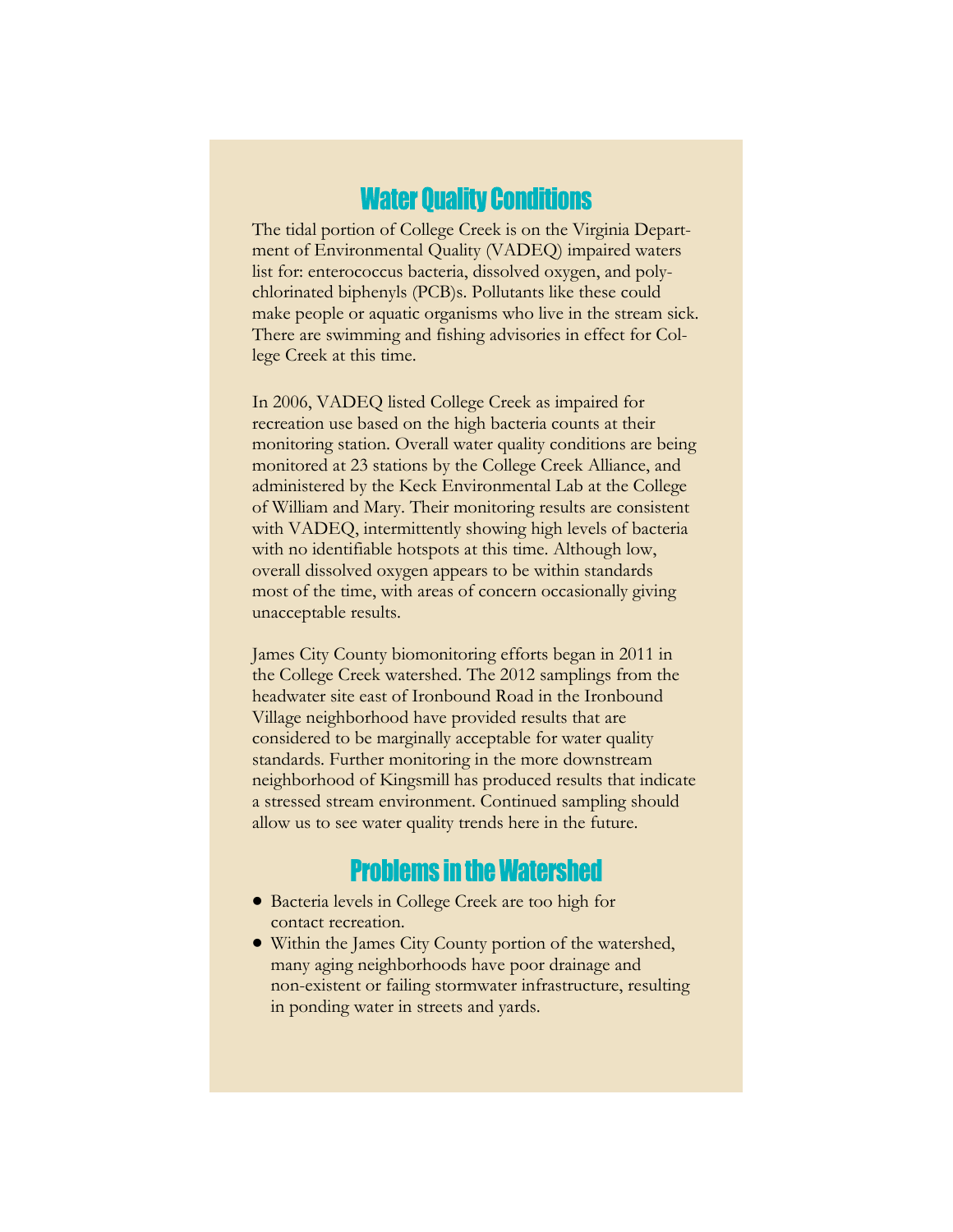#### **Completed Studies and Plans**

James Terrace Drainage Study (WEG, 2008)

#### **What Can Citizens Do?**

- Clean up after your pet. Pet waste contains bacteria and viruses that are harmful to people and the environment.
- Fertilize properly. Learn about your soil and the type of grass in your yard to make a responsible fertilizing plan. Contact Turf Love at 757-564-2170 for help in identifying your yard needs.
- Leave a natural plant buffer around streams or stormwater ponds. Vegetation filters pollutants before they get to the water.
- Don't put fats and oils down the drain. Fatty deposits build up in the sewer system and can lead to sanitary sewer overflows, leaving harmful bacteria and viruses in the environment.
- Wash your car on the grass, not on pavement. Soap and grease will be filtered through the grass and soil before getting into groundwater.
- Plant a rain garden. These beautiful landscaped areas can act as a trap for rain water and can prevent erosion in areas where there is a lot of stormwater run-off.
- Power-wash with care. Look for cleaning products with environmentally friendly ingredients.
- Don't put leaves and yard clippings in road ditches or on top of storm-drain inlets. Collect leaves and clippings for compost or drop off at a County transfer station.
- Go to askhrgreen.org for more helpful ideas.